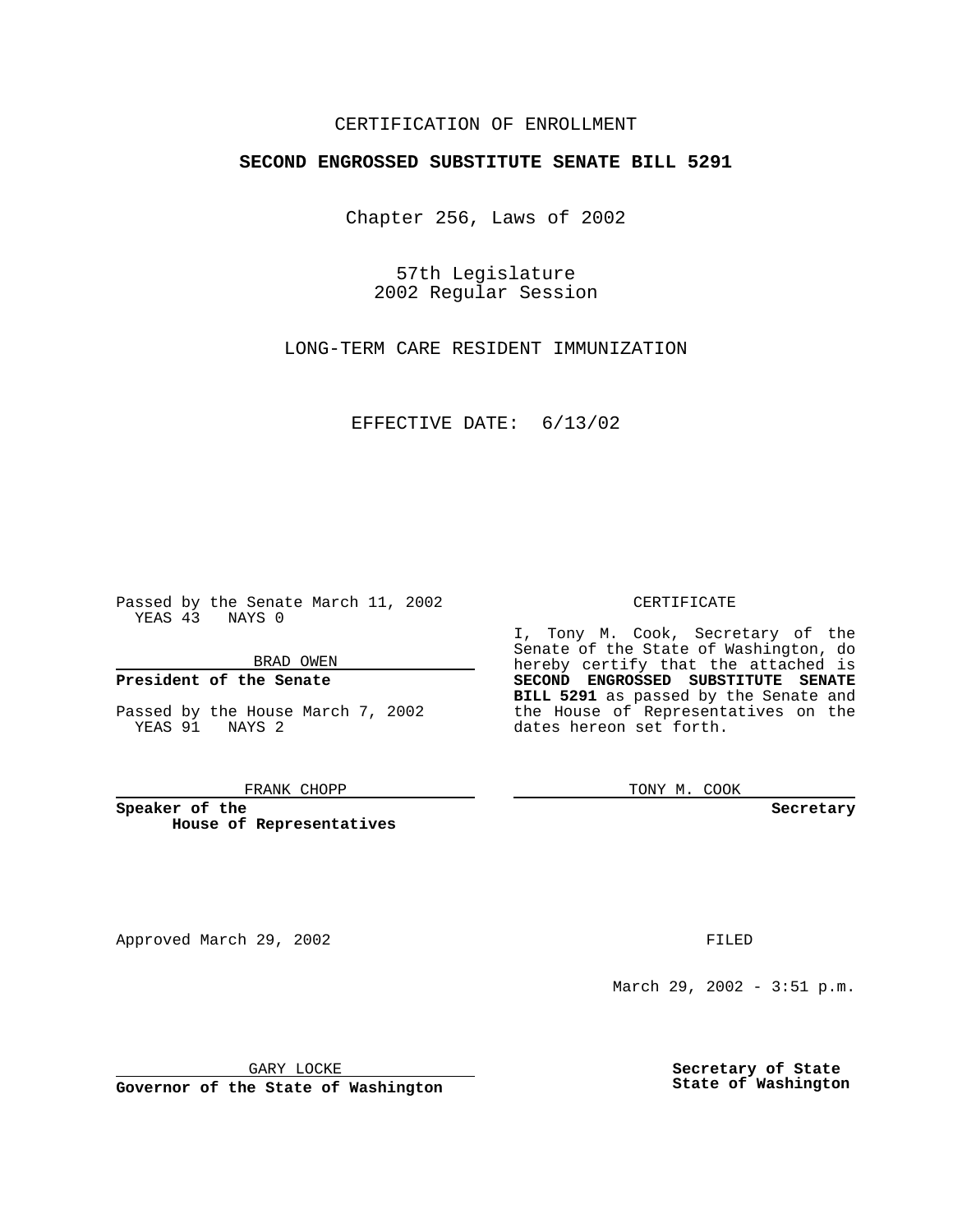## **ENGROSSED SUBSTITUTE SENATE BILL 5291** \_\_\_\_\_\_\_\_\_\_\_\_\_\_\_\_\_\_\_\_\_\_\_\_\_\_\_\_\_\_\_\_\_\_\_\_\_\_\_\_\_\_\_\_\_\_\_

\_\_\_\_\_\_\_\_\_\_\_\_\_\_\_\_\_\_\_\_\_\_\_\_\_\_\_\_\_\_\_\_\_\_\_\_\_\_\_\_\_\_\_\_\_\_\_

AS AMENDED BY THE HOUSE

Passed Legislature - 2002 Regular Session

### **State of Washington 57th Legislature 2001 Regular Session**

**By** Senate Committee on Health & Long-Term Care (originally sponsored by Senators Costa, Winsley, Franklin and Fraser)

READ FIRST TIME 02/16/01.

1 AN ACT Relating to immunizations at long-term care facilities; 2 adding a new section to chapter 74.42 RCW; and creating new sections.

3 BE IT ENACTED BY THE LEGISLATURE OF THE STATE OF WASHINGTON:

4 NEW SECTION. **Sec. 1.** It is the intent of the legislature to 5 ensure that long-term care facilities are safe.

6 (1) The long-term care resident immunization act is intended to:

7 (a) Prevent and reduce the occurrence and severity of the influenza 8 virus and pneumococcal disease by increasing the use of immunizations 9 licensed by the food and drug administration;

10 (b) Avoid pain, suffering, and deaths that may result from the 11 influenza virus and pneumococcal disease;

12 (c) Improve the well-being and quality of life of residents of 13 long-term care facilities; and

14 (d) Reduce avoidable costs associated with treating the influenza 15 virus and pneumococcal disease.

16 (2) The legislature finds that:

17 (a) Recent studies show that it is important to immunize older 18 citizens against the influenza virus and pneumococcal disease;